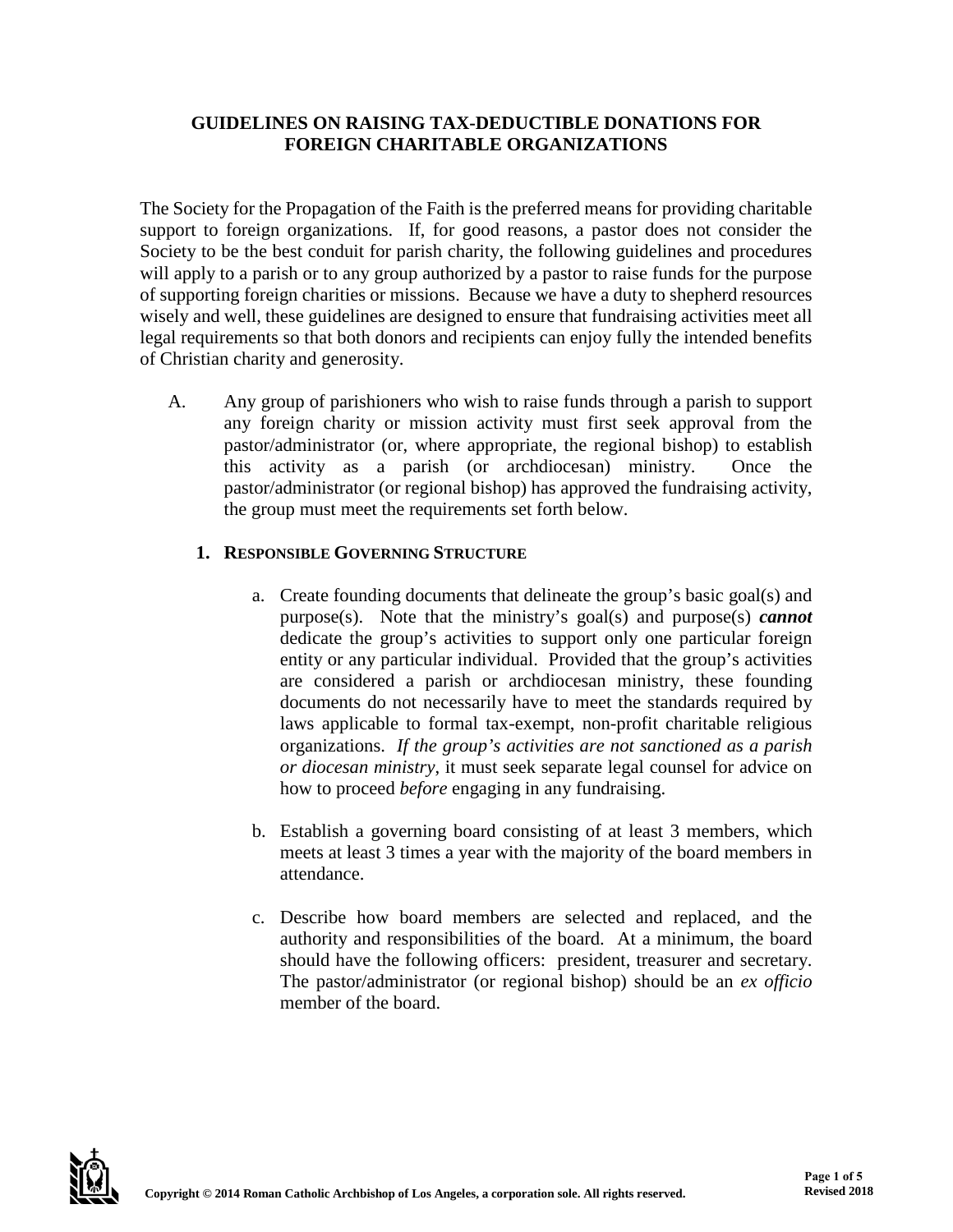#### **2. FINANCIAL ACCOUNTABILITY METHODS**

- a. Establish reasonable financial reporting and accountability requirements and practices for soliciting funds.
- b. Draw up guidelines for distribution of funds. To meet the requirements for tax-deductibility, the legally accepted method is to issue grants to foreign entities that meet the standards established by the fundraising group. (Suggested Request for Proposal and Application Forms are attached.)
- c. State that the group will comply with all applicable federal and state laws, and whichever rules for raising funds apply to the parish (and/or the archdiocese).

# **3. REASONABLE RECORDKEEPING**

- a. The group's board should maintain written records of all decisions made.
- b. The group should maintain transparency in governance and finances by providing to the parish at least annual reports on:
	- 1) the membership of the group;
	- 2) the names of the group's officers;
	- 3) where applicable, anyone who is paid to perform work for the group and the amounts paid directly or indirectly to that person;
	- 4) who receives funds from the group;
	- 5) the group's purposes, programs, and activities;
	- 6) financial statements showing the overall financial condition of the group and its financial activities.
- c. The group should have a budget, prepared annually in advance.

#### 4. **PROPER FINANCIAL RECORDKEEPING AND REPORTING**

- a. One person should be appointed to be ultimately responsible for day-to-day control over money collected by the group. With approval from the appropriate authority, this person may be the parish business manager/controller/bookkeeper.
- b. If the group's total annual gross income exceeds \$250,000, an independent certified accounting firm should review the finances annually. An audit or review may be done by the same person or firm that conducts such reviews for the parish (or archdiocese). The audit or review should be made

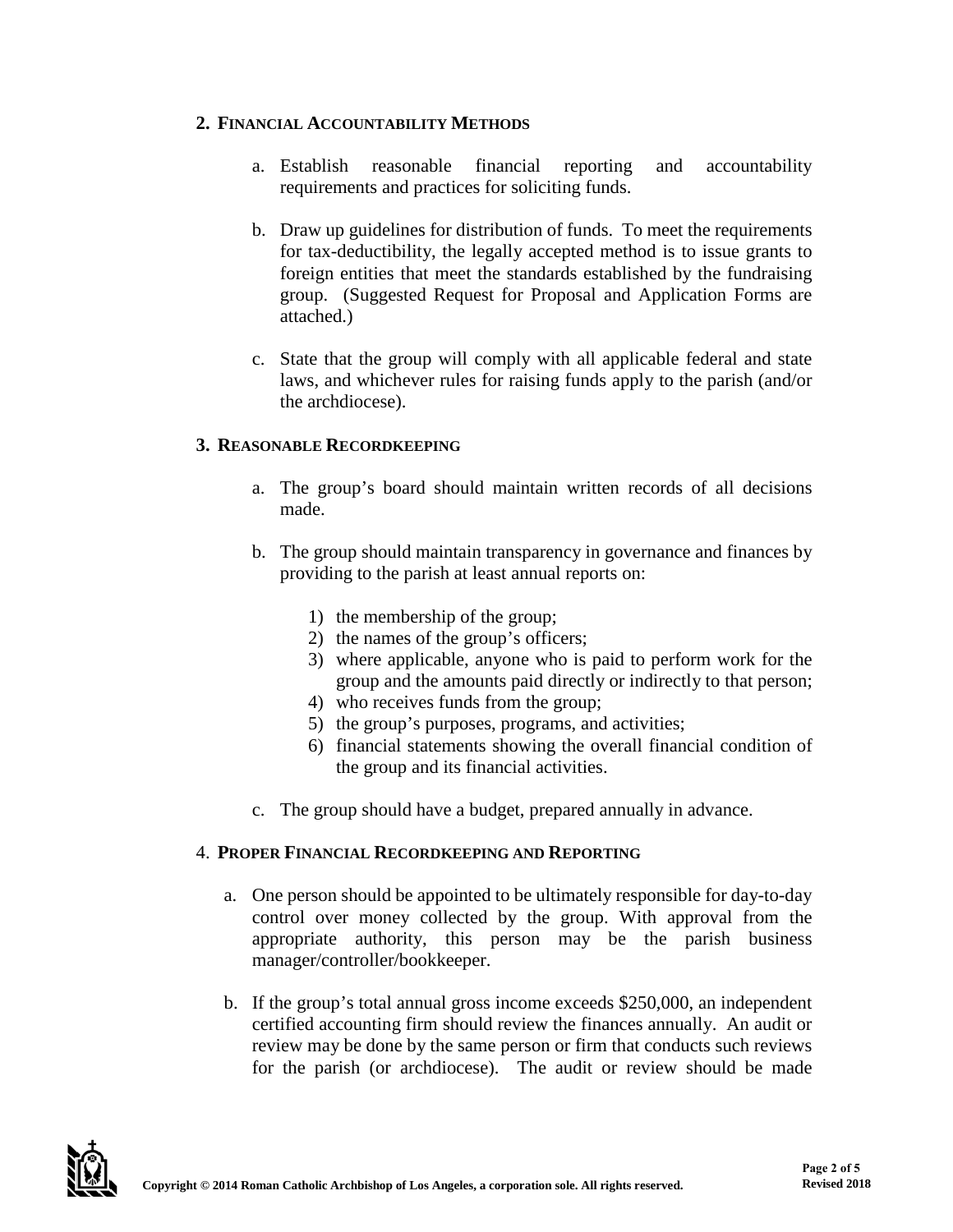available for inspection in the same manner as the audit or review of parish (or archdiocesan) finances is made available.

- c. The group should account for all funds received and disbursed. It should maintain records of all expenses incurred.
- d. Include the names of each recipient and the amount(s) disbursed to the recipient in the group's financial accounting.
- e. After receiving any donations, the group should record the receipt of the donation and promptly deposit any monetary donations in an appropriate bank account. Where possible and appropriate, the parish (or diocese) should maintain a separate bank account or sub-account for the group. The group should acknowledge in writing donations in excess of \$250.00.
- f. Funds should be disbursed by check or wire transfer, not in cash. The recipient cannot be an individual, but a legitimate entity or organization that meets the requirements of the anti-terrorist financing procedures described in Section B below.

# **B. DUE DILIGENCE INQUIRY OF FOREIGN GRANT RECIPIENTS**

Before distributing funds to any foreign organization, the group should take the following steps where applicable:

- 1. Get the foreign organization's name in English, in the language of origin, and any other names or acronyms the organization uses to identify itself.
- 2. Find out where the foreign organization maintains a physical presence.
- 3. Obtain information about the organization's incorporation and/or formation. Ask for charters, articles of incorporation, bylaws, tax identification information, and/or any other identifying information.
- 4. Get the address, phone number, email, website and any other contact information for the organization.
- 5. Obtain information about the foreign recipient's principal purpose, including detailed reports about its projects and goals. Ask for brochures, flyers, promotional materials.
- 6. Ask for the names, addresses and contact information of organizations with which the foreign recipient is affiliated, either by receiving or giving services, funding or material support.

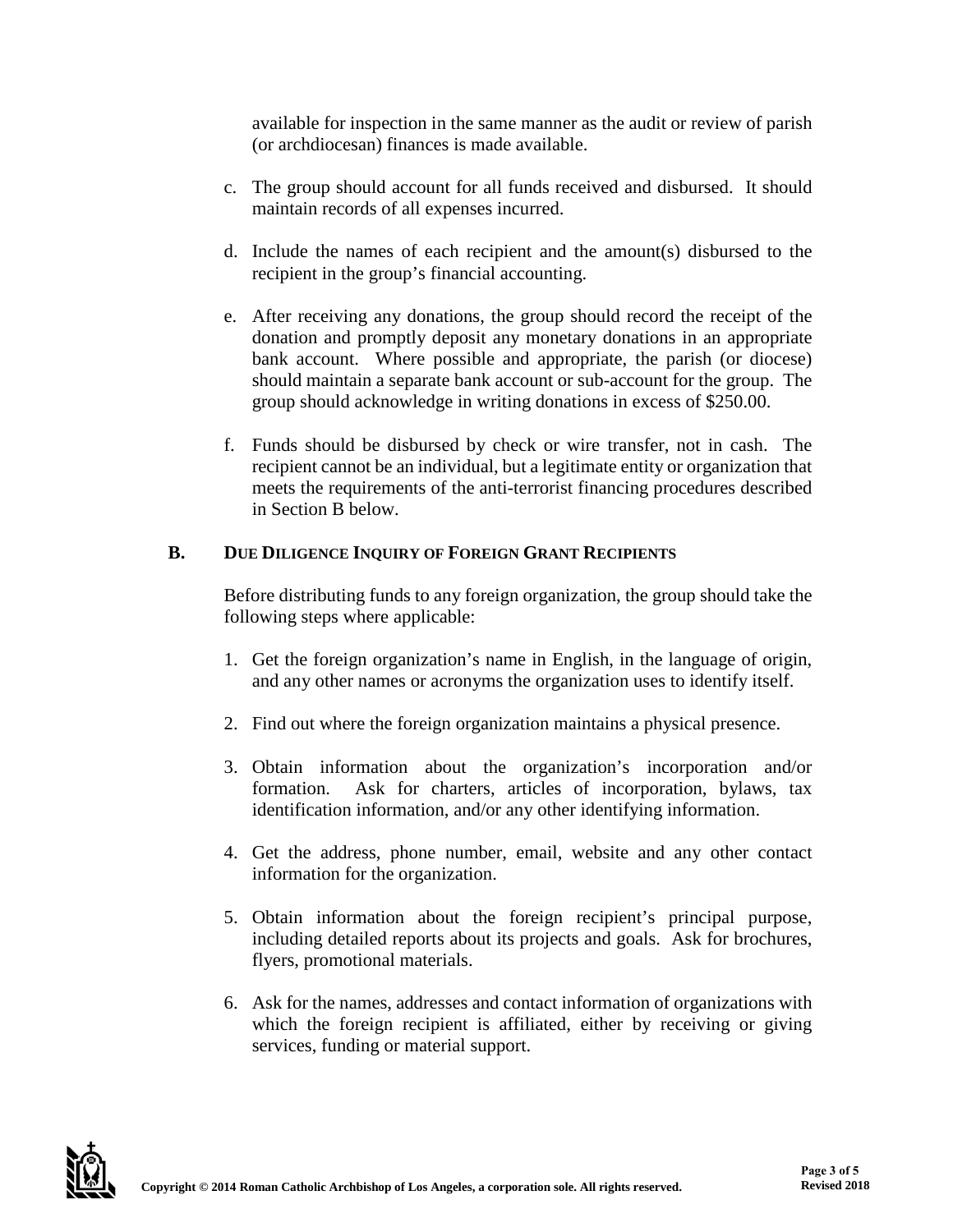- 7. Inquire if the foreign recipient subcontracts and, if it does, obtain the names, addresses and contact information for the subcontractors.
- 8. Obtain copies of any public filings or releases made by the foreign recipient, including such documents as annual reports, annual tax filings.

# **C. ANTI-TERRORISM MEASURES**

The group should conduct a basic background check of the potential foreign recipient organization, as follows:

- 1. If the recipient is an entity recognized by a Roman Catholic diocese in another country, such as a school or diocesan charity, confirm the recipient's legitimacy by checking the diocesan website (if available) or the *Annuario Pontificio* and contact the diocese. Keep a record of the documentation that confirms the organization's legitimacy. Funds should then be disbursed to the foreign diocese.
- 2. If an organization does not fall under the umbrella of an foreign diocese, the following steps must be taken:
	- i. Conduct a reasonable search of public information, including information available on the internet, to determine if the foreign organization has been implicated in any questionable activity.
	- ii. Demonstrate that the foreign organization does not appear on any list of the U.S. government, United Nations or European Union lists of groups involved in terrorism or money laundering. The group can consult the Department of the Treasury's Office of Foreign Assets Control Specially Designated Nationals List, which identifies entities designated as foreign terrorist organizations or supporters of terrorism. The group should also consult the Justice Department's Terrorist Exclusion List, the United Nations' Security Council Resolutions 1267 and 1390 (Al Qaida) lists, the European Union's EU Regulation 2580 list, and any other readily available official list.
	- iii. The group should require the foreign recipient organization to certify that it does not employ or deal with any entities or individuals on the official terrorist lists or with any entities or individuals known to the foreign organization to support terrorism.
- D. The group should review the financial operations of the foreign recipient organization as follows: